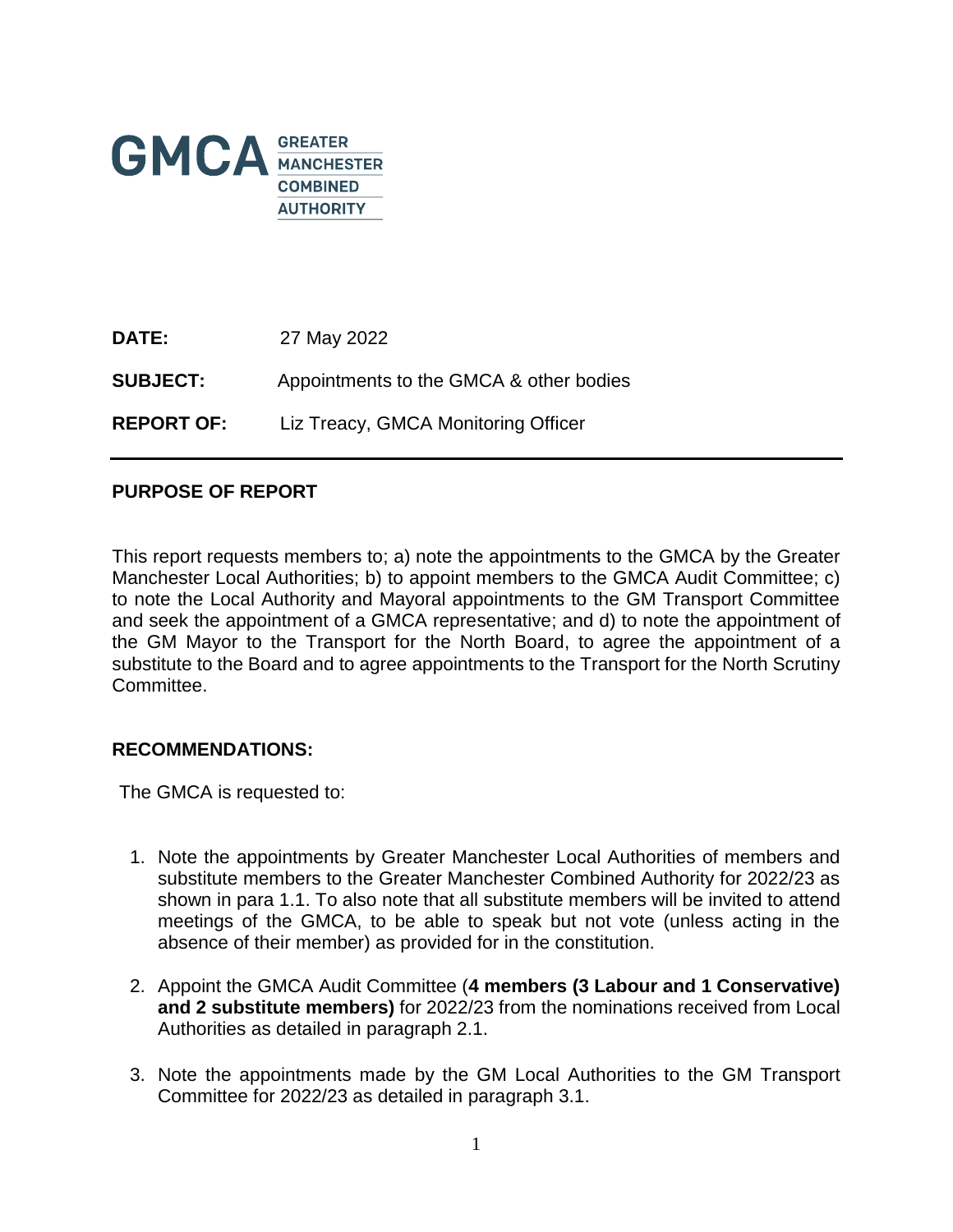- 4. Note that the GM Mayor is a member of the GM Transport Committee.
- 5. Appoint 1 member of the GMCA to act as a substitute member to attend meetings of the GM Transport Committee, in the Mayor's absence.
- 6. Appoint 1 member of the GMCA to the GM Transport Committee and appoint 1 member of the GMCA to act as a substitute.
- 7. Note the GM Mayor will determine the remaining appointments to the Transport Committee.
- 8. Note the GM Transport Committee shall select and recommend the appointment of a Chair for approval by the Mayor.
- 9. Note the appointment of the GM Mayor to the Transport for the North Board
- 10.Appoint a substitute member to the Transport for the North Board from the nominations received from the Greater Manchester Local Authorities.
- 11.Appoint 1 member and 1 substitute member from the nominations received from the Greater Manchester Local Authorities to act as the GMCA's member to the Transport for the North Scrutiny Committee until the GMCA Annual Meeting in June 2023.

# **BACKGROUND DOCUMENTS**

Correspondence between the GMCA and Greater Manchester Local Authorities.

### **CONTACT OFFICERS**

Gwynne Williams, Deputy Monitoring Officer williamsg@manchesterfire.gov.uk

Julie Connor, Assistant Director, Governance & Scrutiny [\(Julie.Connor@greatermanchester-ca.gov.uk\)](mailto:Julie.Connor@greatermanchester-ca.gov.uk)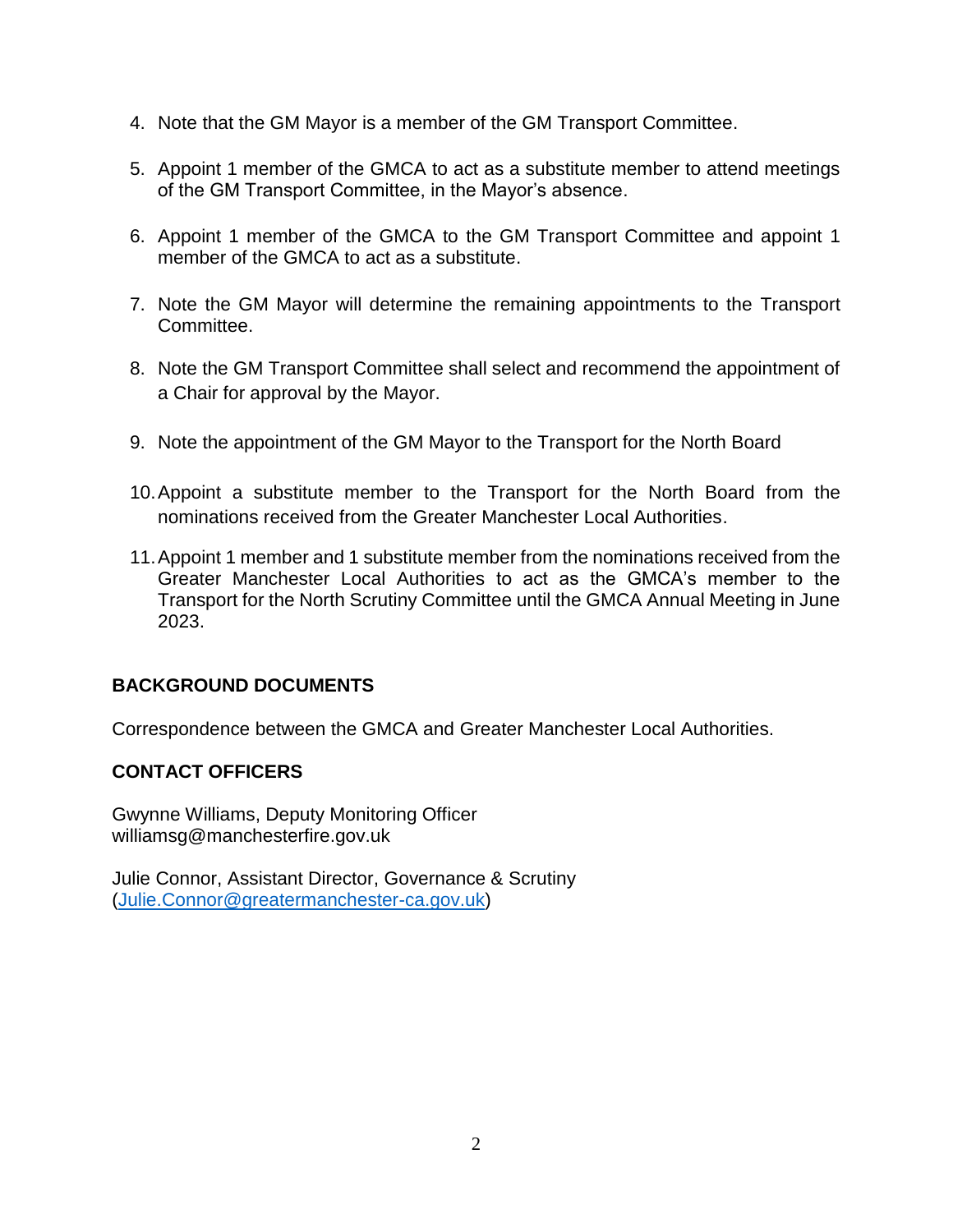# **1. Greater Manchester Combined Authority**

1.1 The GMCA is requested to **note the appointments to** the Greater Manchester Combined Authority and substitutes appointed by the GM Local Authorities and set out below:

| <b>District</b>   | <b>Member</b>           | <b>Substitute Member</b>    |
|-------------------|-------------------------|-----------------------------|
| <b>GMCA</b>       | Andy Burnham            |                             |
|                   |                         |                             |
| <b>Bolton</b>     | Martyn Cox (Con)        | Hilary Fairclough Con)      |
| <b>Bury</b>       | Eamonn O'Brien (Lab)    | To be confirmed             |
| <b>Manchester</b> | Bev Craig (Lab)         | Luthfer Rahman (Lab)        |
| Oldham            | Amanda Chadderton (Lab) | To be confirmed             |
| <b>Rochdale</b>   | Neil Emmott (Lab)       | Dalaat Ali (Lab)            |
| <b>Salford</b>    | Paul Dennett (Lab)      | John Merry (Lab)            |
| <b>Stockport</b>  | Mark Hunter (Lib Dem)   | Wendy Meikle (Lib Dem)      |
| <b>Tameside</b>   | Ged Cooney (Lab)        | <b>Bill Fairfoull (Lab)</b> |
| <b>Trafford</b>   | Andrew Western (Lab)    | Catherine Hynes (Lab)       |
| Wigan             | David Molyneux (Lab)    | Nazia Rehman (Lab)          |

### **2. Audit Committee**

2.1 The GMCA is requested to reappoint the GMCA Audit Committee (**4 members (3 Labour and 1 Conservative) and 2 substitute members)** for 2022/23 from the following nominations received:

|                | Member                   | <b>District</b> |
|----------------|--------------------------|-----------------|
| 1              | Cllr J Walsh (Con)       | <b>Bolton</b>   |
| $\overline{2}$ | Cllr M Whitby (Lab)      | <b>Bury</b>     |
| 3              | Cllr S Russell (Lab)     | Manchester      |
| $\overline{4}$ | Cllr P Malcom (Lab)      | Rochdale        |
| 5              | Cllr C Wardle (Lab)      | Rochdale        |
| 6              | Cllr P Hodgkinson        | Rochdale        |
|                | (Lab)                    |                 |
| $\overline{7}$ | Cllr P Williams (Lab)    | Rochdale        |
| 8              | Cllr T Kelly (Lab)       | Salford         |
| 9              | Cllr J Marshall (Lab)    | Wigan           |
|                |                          |                 |
|                | <b>Substitute Member</b> |                 |
|                | Cllr C Roberts (Lab)     | Wigan           |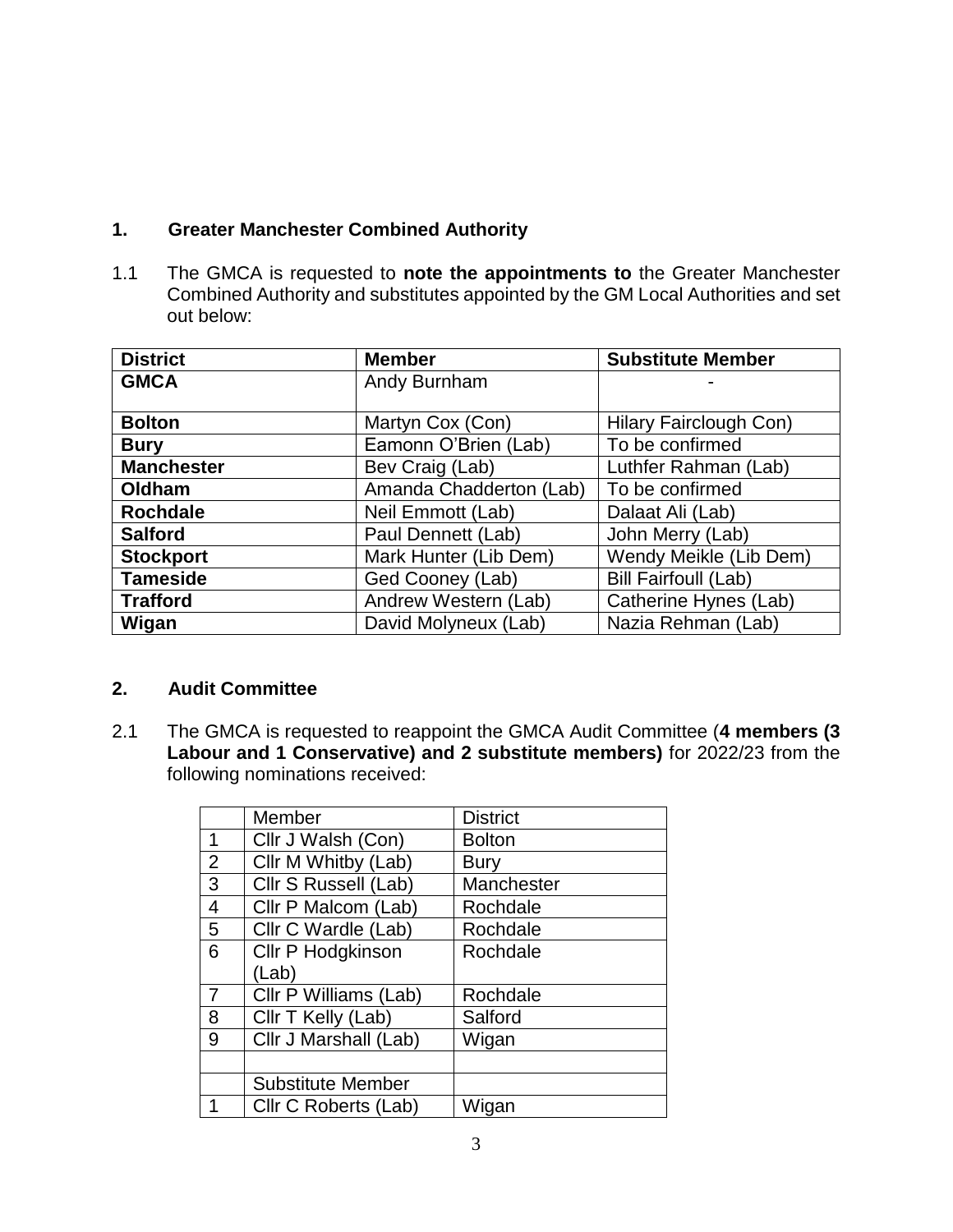**Note:** In 2021/22, the GMCA appointed Cllrs M Whitby (Bury( (Lab), C McLaren (Oldham) (Lab), S Russell (Manchester) (Lab) and C Boyes (Trafford) (Con) and Cllrs T Kelly (Salford) (Lab) and J Marshall (Wigan) (Lab) and substitute Members.

#### **3. GM Transport Committee**

3.1 The GMCA is requested to note the appointments to the GM Transport Committee as agreed by the 10 GM Local Authorities for 2022/23:

| <b>District</b>   | <b>Member</b>          | <b>Substitute Member</b> |
|-------------------|------------------------|--------------------------|
| <b>Bolton</b>     | Cllr S Haslam (Con)    | Cllr S Hartigan (Con)    |
| <b>Bury</b>       | Cllr K Peel (Lab)      | Cllr N Bailey (Lab)      |
| <b>Manchester</b> | Cllr D Noor (Lab)      | Cllr C Wills (Lab)       |
|                   | Cllr N Hassan (Lab)    | Cllr T Judge (Lab)       |
| Oldham            | To be confirmed        | To be confirmed          |
| <b>Rochdale</b>   | Cllr P Burke (Lab)     | Cllr A Rashid (Lab)      |
| <b>Salford</b>    | Cllr R Jones (Lab)     | Cllr D Bailey (Lab)      |
| <b>Stockport</b>  | Cllr A Clark (Lib Dem) | To be confirmed          |
| <b>Tameside</b>   | Cllr J Jackson (Lab)   | Cllr W Bray (Lab)        |
| <b>Trafford</b>   | Cllr A Williams (Lab)  | Cllr S Adshead (Lab)     |
| Wigan             | Cllr J Vickers (Lab)   | Cllr M Aldred (Lab)      |

- 3.2 The GMCA is requested to note the GM Mayor is a member of the GM Transport Committee.
- 3.3 The GMCA is requested to appoint 1 member of the GMCA to act as a substitute member to attend meetings of the GM Transport Committee, in the Mayor's absence.
- **Note:** In 2021/22 the GMCA appointed Cllr B Warrington to act as the substitute member to attend meetings of the GM Transport Committee, in the Mayor's absence.
- 3.4 The GMCA is requested to appoint 1 member of the GMCA to the GM Transport Committee and appoint 1 member of the GMCA member to act as a substitute to the GM Transport Committee.
- **Note:** In 2021/22 the GMCA appointed Cllr A Western to the Transport Committee and Cllr E O'Brien to act as a substitute on the GM Transport Committee.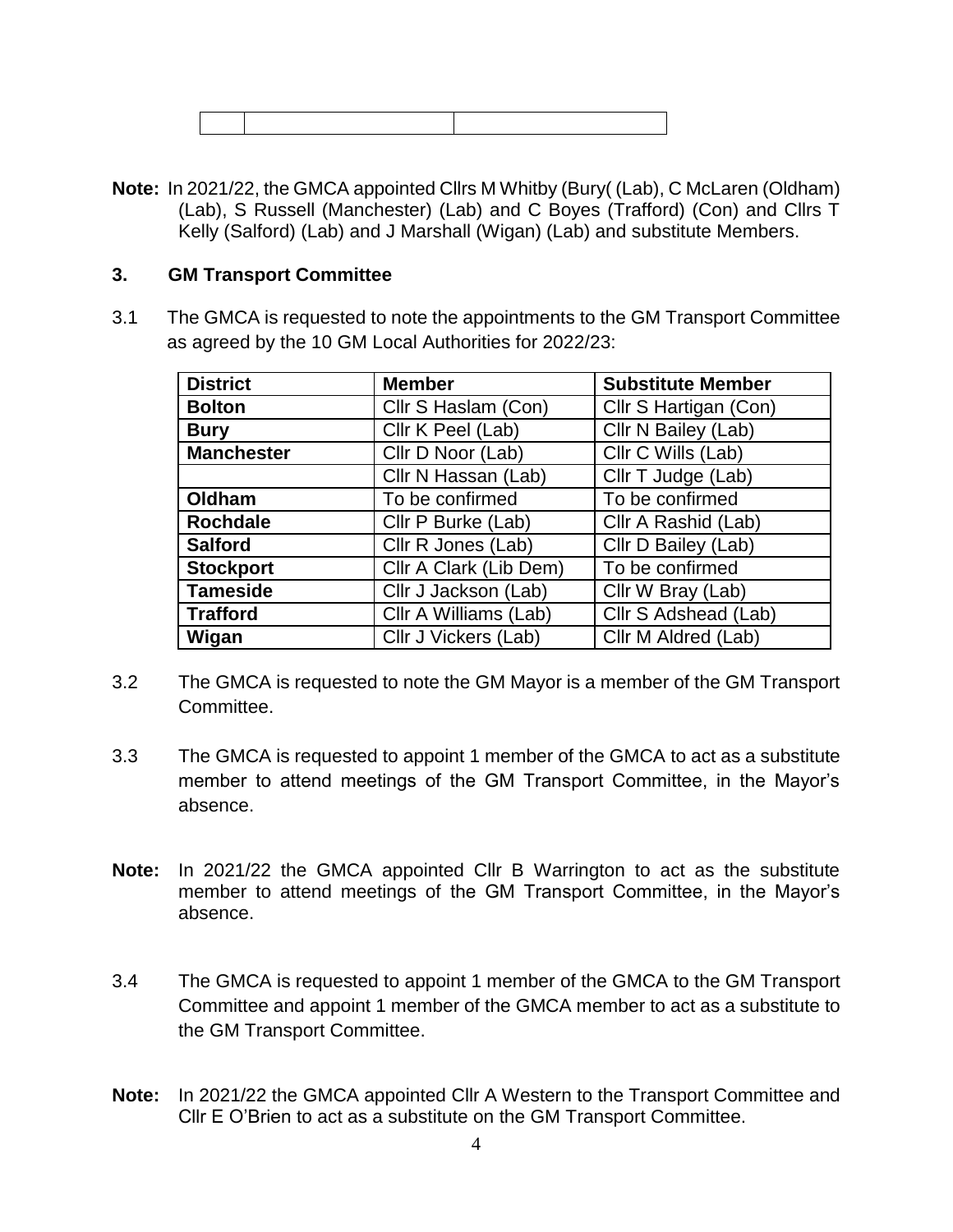- 3.5 The GMCA is requested to note the GM Mayor will determine the remaining appointments to the Transport Committee, ensuring that each district is represented and there is political balance of the Committee.
- 3.6 The GMCA is requested to note the GM Transport Committee shall select and recommend the appointment of a Chair for approval by the GM Mayor in accordance with the Operating Agreement.
- **Note:** The total number of Members on the Greater Manchester Transport Committee is 23 members: 17 Labour, 4 Conservative & 2 Liberal Democrats.

### **4. Transport for the North Board**

- 4.1 The GMCA is requested to note the appointment of the GM Mayor to the Transport for the North Board.
- 4.2 The GMCA is requested to appoint a substitute member to the Transport for the North Board from the nominations received from the Greater Manchester Local Authorities for 2022/23 from the following nominations received:

#### **Nominations received:**

| <b>District</b> | <b>Member</b>        |
|-----------------|----------------------|
| <b>Bolton</b>   | Cllr S Haslam (Con)  |
| <b>Salford</b>  | Cllr R Jones (Lab)   |
| <b>Trafford</b> | Cllr A Western (Lab) |
| Wigan           | Cllr M Aldred (Lab)  |

4.2 The GMCA is requested to appoint 1 member to act as the GMCA's member to the Transport for the North Scrutiny Committee until the GMCA Annual Meeting in June 2023 from the following Local Authority nominations.

#### **Nominations received:**

| <b>District</b> | Member               | <b>Substitute</b>      |
|-----------------|----------------------|------------------------|
| <b>Bolton</b>   | Cllr S Haslam (Con)  | CIIr T Hewitt (Con)    |
| <b>Salford</b>  | Cllr R Jones (Lab)   | Cllr M McClusker (Lab) |
| Wigan           | Cllr P Prescot (Lab) | Cllr J Marshall (Lab)  |